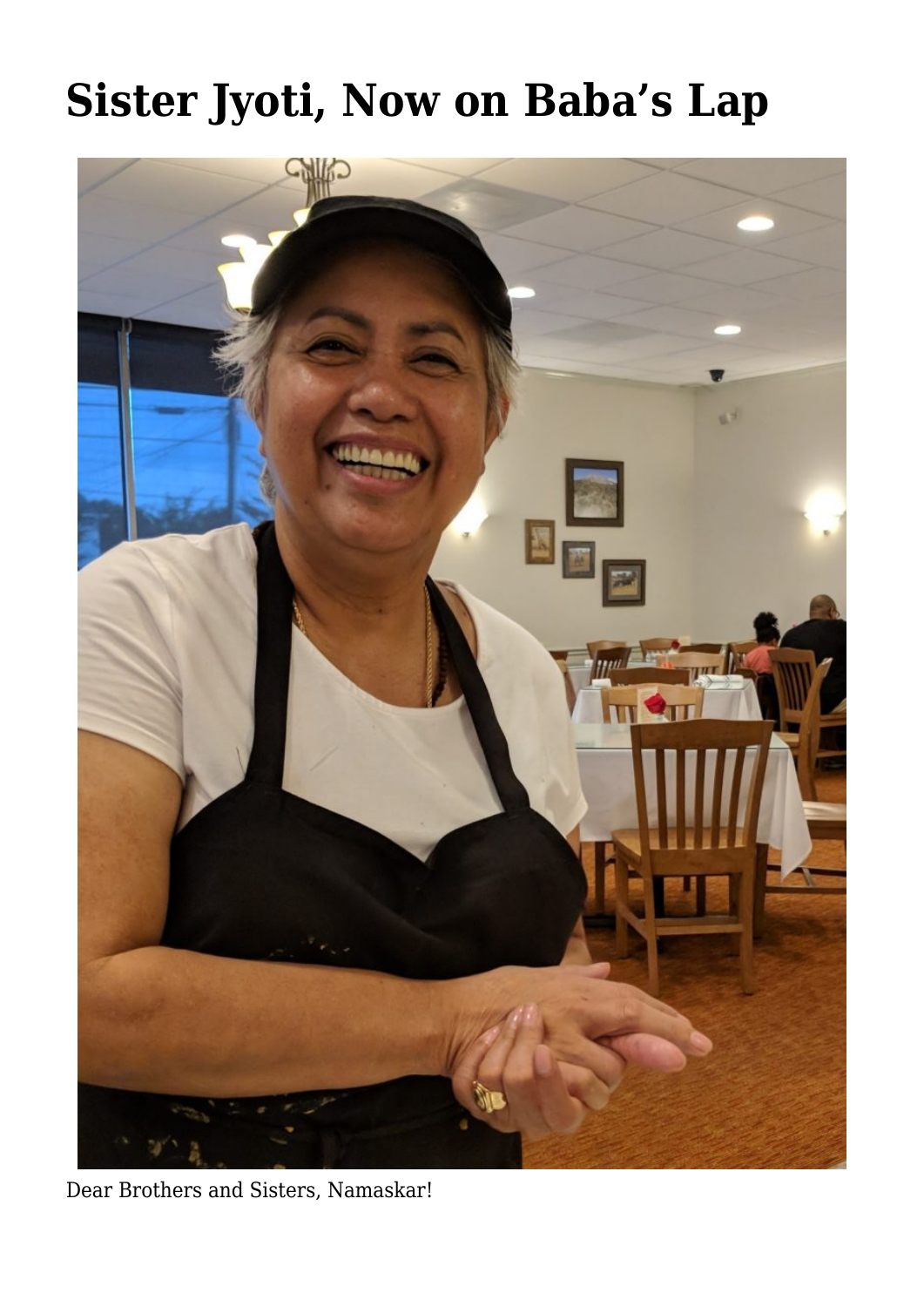With great sadness of loss, we wish to announce that our dear loving sister Jyoti Josephine Friedland left her mortal body at sunrise on Sunday, May 1st, at her family home in Charlotte, North Carolina, after 67-years of life. For many months, she had been battling her third round of cancer.

Sister Jyoti was a dedicated Sadhaka, sentient lifestyler, Proutist, mother, community activist, and senior volunteer and leader. She was very active during her life. Most recently, Jyoti was the Bhukti Pradhana of the Charlotte area. She was also serving her Guru Ba'ba' through Proutist Universal, Girls Proutists, and various Ananda Marga sections, including the Women's Welfare Department, through the giving of her time, talent, advice, and economic support. At the time of her death, Jyoti served on the Sectorial General Advisory Committee and Board of New York Sector, and the Sectorial ACB of Proutist Universal. Her commitment to protecting and expanding the Ananda Marga Mission was always apparent. Jyoti always supported Ananda Marga's New York Sectorial Office in various ways throughout the years. We will always appreciate her contributions and sacrifice.

Born in the Philippines, this is where she met an Acarya and continued her spiritual life under her Master's guidance.

In 1986, she visited India and met her Guru. In 2008, Jyoti toured all of the historical sites of Ananda Marga in India. These experiences were transformational and an inspiration for her.

Not only active with her adopted spiritual path, but Jyoti was also a community and political activist in her local community. In 2016, she ran for a seat on the county commission of Mecklenburg County, North Carolina, in a pool of twelve candidates and placed sixth – just short of the first four qualifying places. Jyoti founded the Asian American and Pacific Islanders Caucus of the North Carolina Democratic Party, which thrives to this day.

With her husband and partner, Madhusudana, she established the first large natural foods supermarket in Charlotte, Talley's Green Grocery. It is there that she managed and cheffed a small restaurant serving vegan and vegetarian fare to their customers. Later, and until Covid stormed, and her health declined, she was the creative chef of the leading Charlotte restaurant Jyoti's World Cuisine, where the menu had hundreds of vegan/vegetarian dishes to choose from, each with various options. She offered dishes from all over the world, including India, the